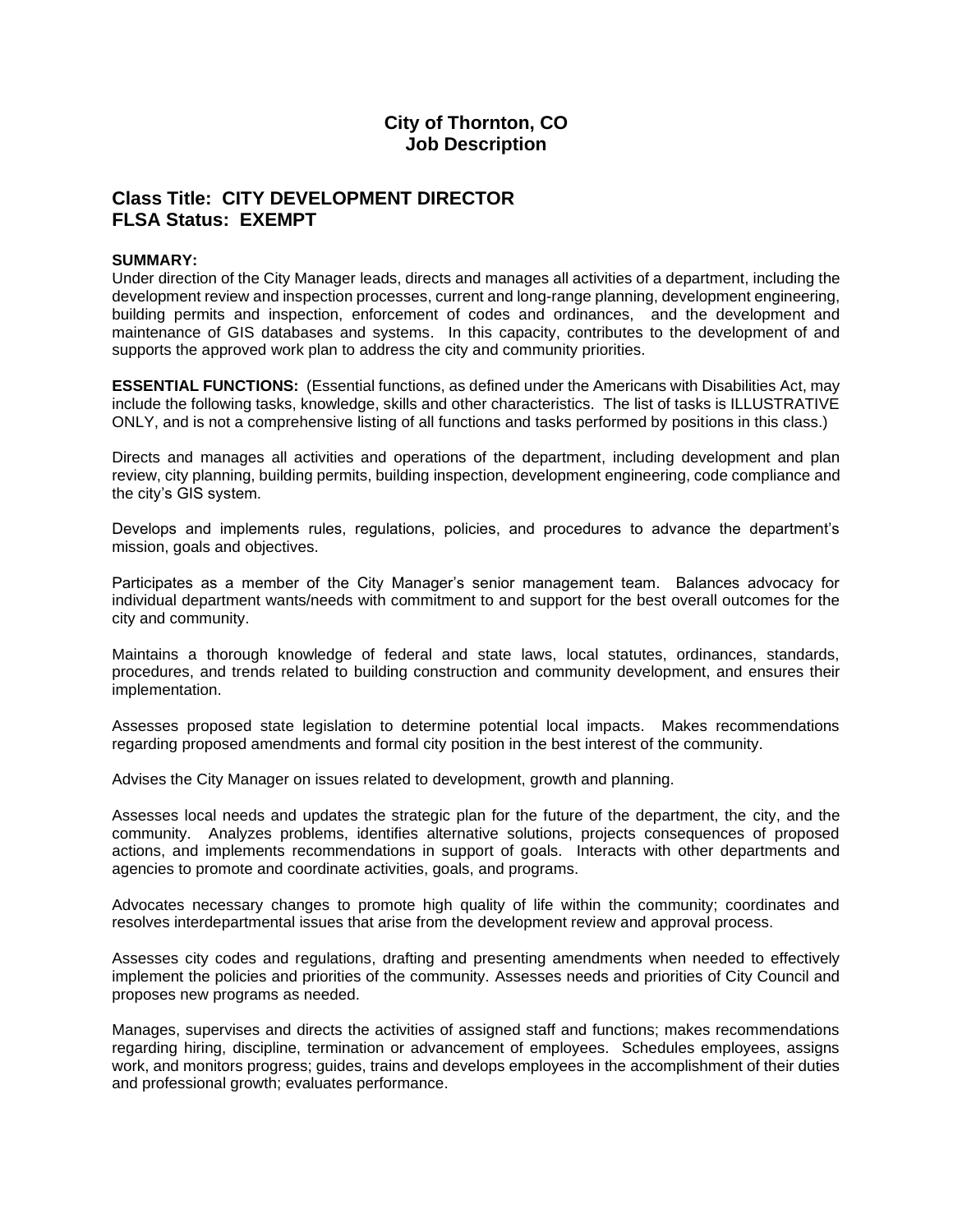# **CITY DEVELOPMENT DIRECTOR** (Continued)

Remains current on issues and trends relative to the department and service delivery responsibilities; responds to and resolves sensitive and complex community and organizational inquiries and complaints. Conveys City Council goals to staff; interprets municipal codes and policies.

Monitors departmental operations and customer service to ensure quality control; demonstrates and supports a culture of diversity, equity, and inclusion in the workplace; identifies and resolves deficiencies; prepares and presents periodic and special staff reports on departmental issues and projects. Interacts with other departments and agencies to promote and coordinate activities.

Develops and implements the department budget. Determines levels of staff, equipment, and other resources needed to effectively and efficiently provide departmental services and programs.

Represents the city in meetings with professional organizations, other public agencies, and the public.

Meets with City Council, Thornton Development Authority, city management, Development Permit and Appeals Board and other advisory boards and committees to assist in policy determinations regarding city boundaries, annexations, land use and the development of the community.

May serve in an acting capacity during City Manager's absences.

Performs other duties as assigned.

#### **QUALIFICATIONS:**

## **Education/Experience:**

Bachelor's degree in Planning or related field from an accredited college or university; eight years' management level experience in community development or related field, including five years of supervisory experience. Equivalent combinations of education and experience may be considered.

#### **Knowledge, Skills, and Abilities:**

Knowledge of the policies, procedures, practices and goals of the city of Thornton and the department.

Knowledge of federal, state, and local laws, statutes, and ordinances related to community development, including planning and building inspection.

Knowledge of the city of Thornton Comprehensive Plan.

Knowledge of the principles and practices of current and advanced municipal planning, development engineering, economic development and redevelopment, and building construction and inspection.

Knowledge of the general principles and practices of public administration, including personnel management and supervision, organizational development and budgeting.

Knowledge of the organization and functions of the Council/Manager form of government and the functions of appointed boards and commissions.

Knowledge of the laws and regulations governing the conduct of public meetings.

Knowledge of basic principles of finance.

Skill in directing and managing all activities and operations of a municipal community development department, including development and plan review, city planning, development engineering, building permits, and building inspection.

Skill in planning, organizing, assigning and coordinating the activities of professional and technical staff.

Skill in determining levels of staff, equipment, and other resources needed to effectively and efficiently provide departmental services and programs.

Skill in developing, implementing, and evaluating policies and procedures in order to achieve department missions, goals, and objectives.

Skill in directing, overseeing, and evaluating operational and management issues.

Skill in dealing constructively with conflict, developing consensus and facilitating change.

Skills in understanding cultural differences and creating inclusive working environments.

Skill in applying appropriate public relations skill in various situations and circumstances.

Skill in reviewing, interpreting and adhering to all policies, procedures, codes, ordinances and regulations Ability to develop, manage, monitor, and maintain departmental budgets.